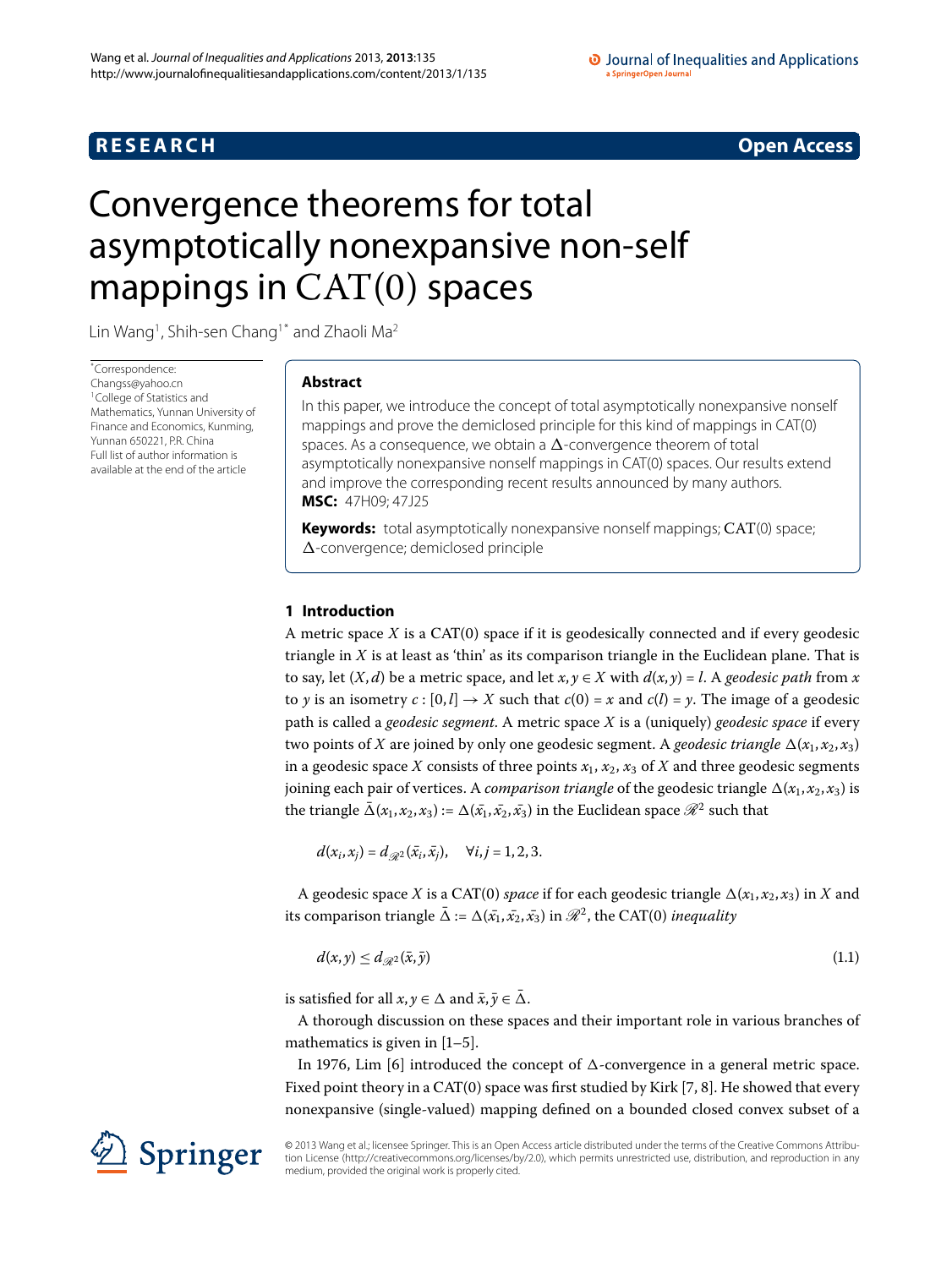complete CAT(0) space always has a fixed point. In 2008, Kirk and Panyanak [9] specialized Lim's concept to  $CAT(0)$  spaces and proved that it is very similar to the weak convergence in the Banach space setting. So, the fixed point and  $\Delta$ -convergence theorems for single-valued and multivalued mappings in  $CAT(0)$  spaces have been rapidly developed and many papers have appeared  $[10-25]$ .

Let  $(X, d)$  be a metric space. Recall that a mapping  $T : X \to X$  is said to be nonexpansive if

$$
d(Tx, Ty) \le d(x, y), \quad \forall x, y \in X. \tag{1.2}
$$

*T* is said to be asymptotically nonexpansive, if there is a sequence  $\{k_n\} \subset [1,\infty)$  with  $k_n \rightarrow 1$  such that

$$
d(T^n x, T^n y) \le k_n d(x, y), \quad \forall n \ge 1, x, y \in X.
$$
\n
$$
(1.3)
$$

*T* is said to be  $({\mu_n}, {\nu_n}, \zeta)$ -total asymptotically nonexpansive, if there exist nonnegative sequences  $\{\mu_n\}$ ,  $\{\nu_n\}$  with  $\mu_n \to 0$ ,  $\nu_n \to 0$  and a strictly increasing continuous function  $\zeta$  :  $[0,\infty) \rightarrow [0,\infty)$  with  $\zeta(0) = 0$  such that

$$
d(T^n x, T^n y) \le d(x, y) + \nu_n \zeta(d(x, y)) + \mu_n, \quad \forall n \ge 1, x, y \in X. \tag{1.4}
$$

Let (*X*, *d*) be a metric space, and let *C* be a nonempty and closed subset of *X*. Recall that *C* is said to be a *retract of X* if there exists a continuous map  $P: X \to C$  such that  $Px = x$ , *∀x* ∈ *C*. A map *P* : *X* → *C* is said to be a *retraction* if  $P^2 = P$ . If *P* is a retraction, then  $Py = y$ for all *y* in the range of *P*.

**Definition 1.1** Let *X* and *C* be the same as above. A mapping  $T: C \rightarrow X$  is said to be  $({\mu_n},{\nu_n},\zeta)$ -total asymptotically nonexpansive nonself mapping if there exist nonnegative sequences { $\mu_n$ }, { $\nu_n$ } with  $\mu_n \to 0$ ,  $\nu_n \to 0$  and a strictly increasing continuous function  $\zeta$  :  $[0,\infty) \rightarrow [0,\infty)$  with  $\zeta(0) = 0$  such that

$$
d(T(PT)^{n-1}x, T(PT)^{n-1}y) \le d(x,y) + \nu_n \zeta(d(x,y)) + \mu_n, \quad \forall n \ge 1, x, y \in C,
$$
 (1.5)

where *P* is a nonexpansive retraction of *X* onto *C*.

**Remark 1.2** From the definitions, it is to know that each nonexpansive nonself mapping is an asymptotically nonexpansive nonself mapping with a sequence  $\{k_n = 1\}$ , and each asymptotically nonexpansive mapping is a  $({\mu_n}, {\nu_n}, \zeta)$ -total asymptotically nonexpansive mapping with  $\mu_n = 0$ ,  $\nu_n = k_n - 1$ ,  $\forall n \ge 1$  and  $\zeta(t) = t$ ,  $t \ge 0$ .

**Definition 1.3** A nonself mapping  $T: C \rightarrow X$  is said to be uniformly *L*-Lipschitzian if there exists a constant  $L > 0$  such that

$$
d(T(PT)^{n-1}x, T(PT)^{n-1}y) \le Ld(x, y), \quad \forall n \ge 1, x, y \in C.
$$
 (1.6)

Recently, Chang *et al.* [\[](#page-9-10)26] introduced the following Krasnoselskii-Mann type iteration for finding a fixed point of a total asymptotically nonexpansive mappings in  $CAT(0)$  spaces.

$$
x_{n+1} = (1 - \alpha_n)x_n \oplus \alpha_n T^n x_n, \quad n \ge 1.
$$
\n
$$
(1.7)
$$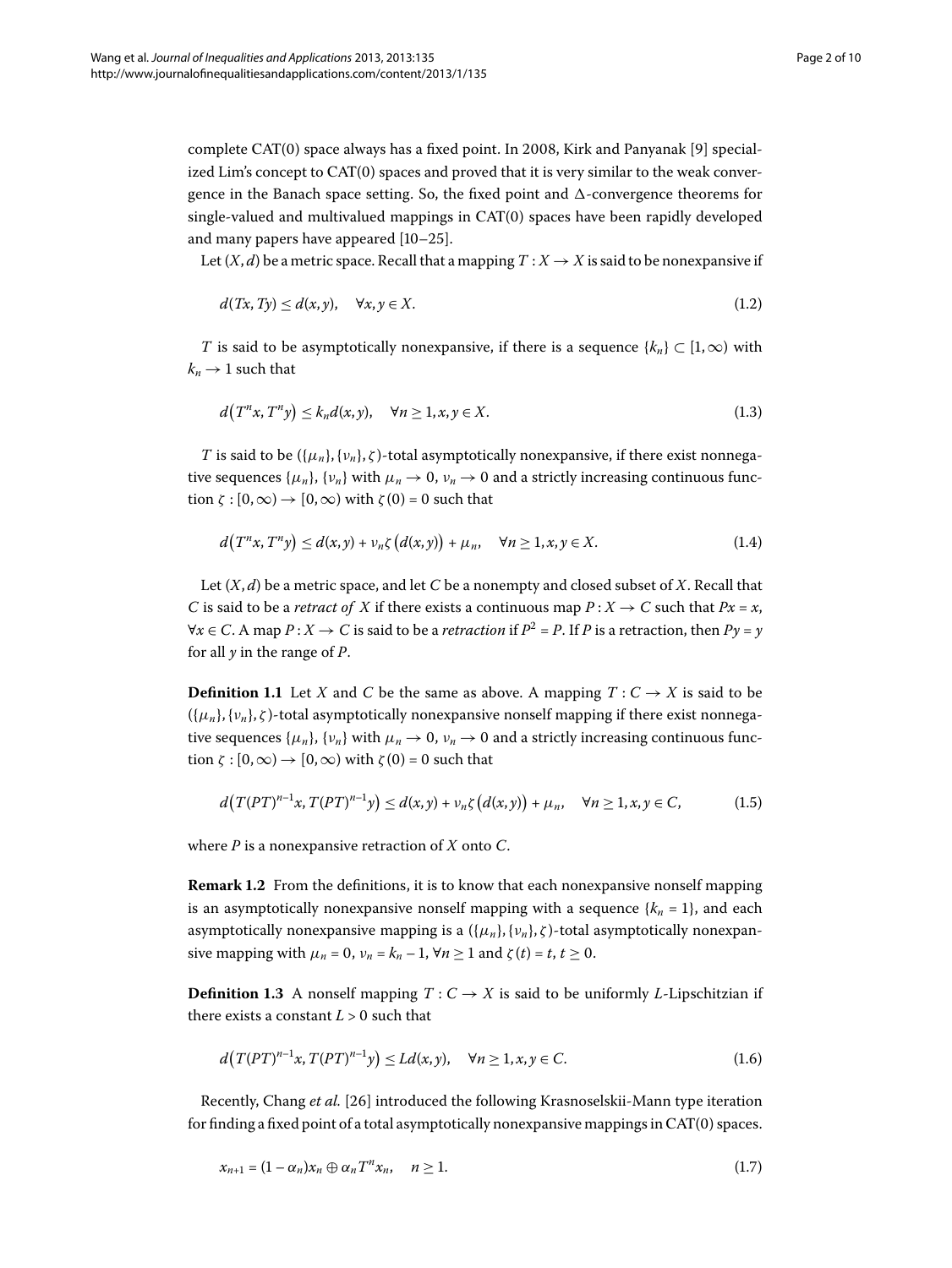Under some limit conditions, they proved that the sequence  $\{x_n\}$   $\Delta$ -converges to a fixed point of *T*.

Inspired and motivated by the recent work of Chang *et al.* [\[](#page-9-11)26], Tang *et al.* [27], Laowang *et al.* [19[\]](#page-9-12) and so on, the purpose of this paper is to introduce the concept of total asymptotically nonexpansive nonself mappings and prove the demiclosed principle for this kind of mappings in CAT(0) spaces. As a consequence, we obtain a  $\Delta$ -convergence theorem of total asymptotically nonexpansive nonself mappings in  $CAT(0)$  spaces. The results presented in this paper improve and extend the corresponding recent results in  $[19, 26, 27]$  $[19, 26, 27]$ .

#### **2 Preliminaries**

The following lemma plays an important role in our paper.

In this paper, we write  $(1-t)x \oplus ty$  for the unique point *z* in the geodesic segment joining from *x* to *y* such that

<span id="page-2-0"></span>
$$
d(z,x) = td(x,y), \qquad d(z,y) = (1-t)d(x,y). \tag{2.1}
$$

We also denote by  $[x, y]$  the geodesic segment joining from *x* to *y*, that is,  $[x, y] = \{(1-t)x \oplus y$  $ty: t \in [0, 1]$ .

A subset *C* of a CAT(0) space is convex if  $[x, y] \subset C$  for all  $x, y \in C$ .

Lemma 2.1 [18] *A geodesic space X is a* CAT(0) *space if and only if the following inequality holds*:

$$
d^{2}((1-t)x \oplus ty, z) \le (1-t)d^{2}(x, z) + td^{2}(y, z) - t(1-t)d^{2}(x, y)
$$
\n(2.2)

*for all x*,  $y, z \in X$  *and all t*  $\in [0, 1]$ *. In particular, if x, y, z are points in a* CAT(0) *space and*  $t \in [0, 1]$ *, then* 

$$
d((1-t)x \oplus ty, z) \le (1-t)d(x, z) + td(y, z).
$$
\n(2.3)

Let  $\{x_n\}$  be a bounded sequence in a CAT(0) space *X*. For  $x \in X$ , we set

$$
r(x,\{x_n\})=\limsup_{n\to\infty}d(x,x_n).
$$

The *asymptotic radius*  $r({x_n})$  of  ${x_n}$  is given by

$$
r(\{x_n\}) = \inf \{r(x, \{x_n\}) : x \in X\}.
$$
 (2.4)

The *asymptotic radius*  $r_C({x_n})$  *of*  $\{x_n\}$  *with respect to*  $C \subset X$  is given by

$$
r_C(\{x_n\}) = \inf \{r(x, \{x_n\}) : x \in C\}.
$$
\n(2.5)

The *asymptotic center*  $A({x_n})$  *of*  ${x_n}$  is the set

$$
A(\{x_n\}) = \{x \in X : r(x, \{x_n\}) = r(\{x_n\})\}.
$$
\n(2.6)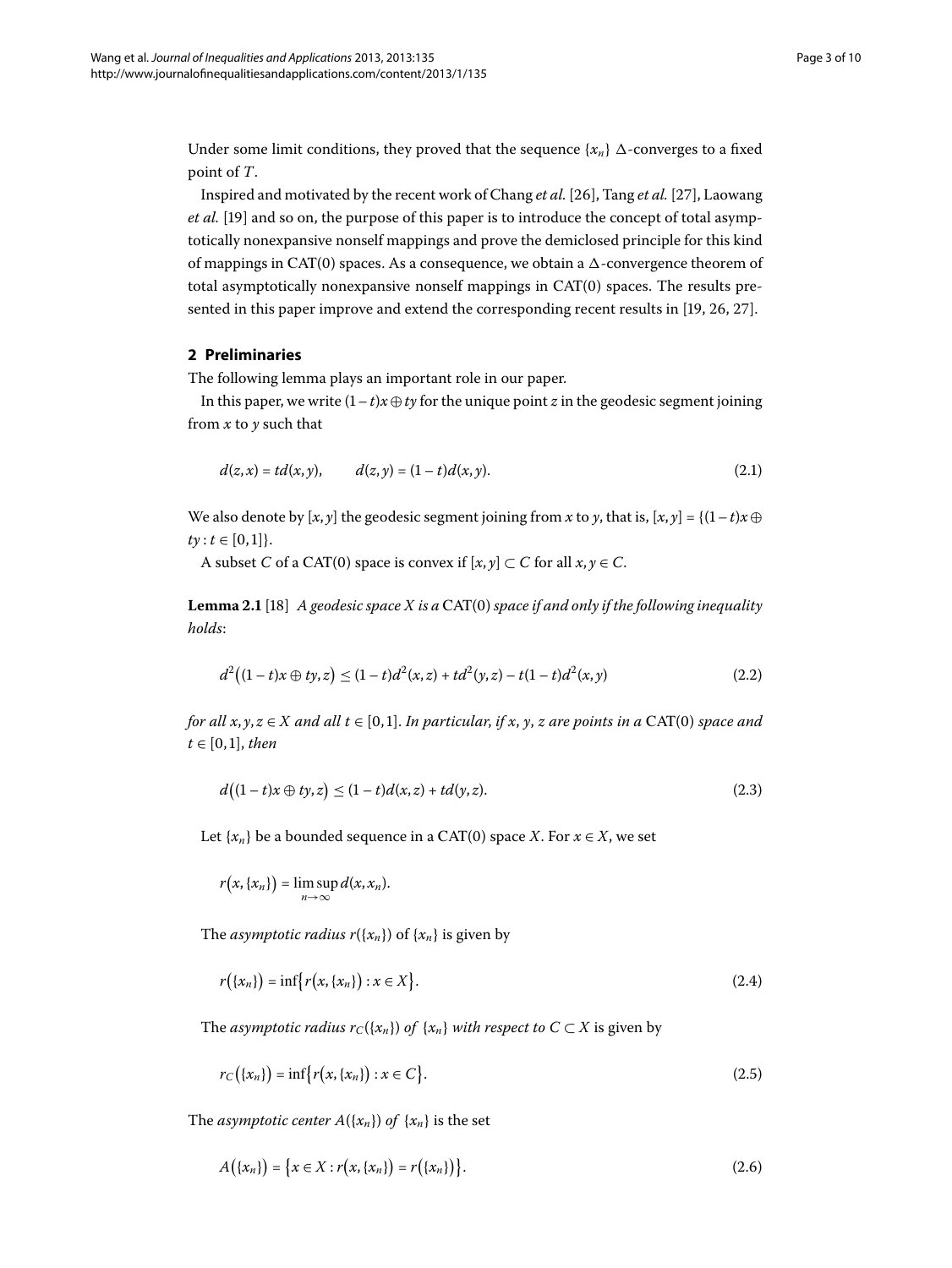And the *asymptotic center*  $A_C({x_n})$  *of*  $\{x_n\}$  *with respect to*  $C \subset X$  is the set

$$
A_C(\{x_n\}) = \{x \in C : r(x, \{x_n\}) = r_C(\{x_n\})\}.
$$
\n(2.7)

Recall that a bounded sequence { $x_n$ } in *X* is said to be regular if  $r({x_n}) = r({u_n})$  for every subsequence  $\{u_n\}$  of  $\{x_n\}$ .

**Proposition 2.2** [14] *Let X be a complete* CAT(0) *space*, *let*  $\{x_n\}$  *be a bounded sequence in X*, *and let C be a closed convex subset of X*. *Then*

(1) *there exists a unique point*  $u \in C$  *such that* 

$$
r(u,\{x_n\})=\inf_{x\in C}r(x,\{x_n\});
$$

<span id="page-3-3"></span>(2)  $A(\lbrace x_n \rbrace)$  and  $A_C(\lbrace x_n \rbrace)$  both are singleton.

<span id="page-3-0"></span>**Definition 2.3** [6, 9[\]](#page-9-7) Let *X* be a CAT(0) space. A sequence  $\{x_n\}$  in *X* is said to  $\Delta$ -*converge to*  $p \in X$  if  $p$  is the unique asymptotic center of  $\{u_n\}$  for each subsequence  $\{u_n\}$  of  $\{x_n\}$ . In this case we write  $\Delta$ - $\lim_{n\to\infty} x_n = p$  and call *p the*  $\Delta$ -*limit of*  $\{x_n\}$ .

**Lemma 2.4** [9[\]](#page-9-7) *Every bounded sequence in a complete* CAT(0) *space always has a --convergent subsequence*.

**Lemma 2.5** [11] *Let X be a complete* CAT(0) *space*, *and let C be a closed convex subset of X*. *If*  $\{x_n\}$  *is a bounded sequence in C, then the asymptotic center of*  $\{x_n\}$  *is in C.* 

**Remark 2.6** Let *X* be a CAT(0) space, and let *C* be a closed convex subset of *X*. Let  $\{x_n\}$ be a bounded sequence in *C*. In what follows, we denote

$$
\{x_n\} \rightharpoonup w \quad \Leftrightarrow \quad \Phi(w) = \inf_{x \in C} \Phi(x),
$$

<span id="page-3-2"></span>where  $\Phi(x) := \limsup_{n \to \infty} d(x_n, x)$ .

Now we give a connection between the ' $\rightharpoonup$  ' convergence and  $\Delta$ -convergence.

**Proposition 2.7** [26] *Let X be a* CAT(0) *space*, *let C be a closed convex subset of X, and* Let  $\{x_n\}$  be a bounded sequence in C. Then  $\Delta$ - $\lim_{n\to\infty} x_n = p$  implies that  $\{x_n\} \to p$ .

**Lemma 2.8** Let C be a closed and convex subset of a complete CAT(0) space X, and let  $T: C \to X$  be a uniformly L-Lipschitzian and  $(\{\mu_n\}, \{\nu_n\}, \zeta)$ -total asymptotically nonex*pansive nonself mapping. Let*  $\{x_n\}$  *be a bounded sequence in C such that*  $\{x_n\} \to p$  *and*  $\lim_{n\to\infty} d(x_n, Tx_n) = 0$ . *Then Tp* = *p*.

*Proof* By the definition,  $\{x_n\} \to p$  if and only if  $A_C(\{x_n\}) = \{p\}$ . By Lemma 2.5, we have  $A({x_n}) = {p}.$ 

Since  $\lim_{n\to\infty} d(x_n, Tx_n) = 0$ , by induction we can prove that

<span id="page-3-1"></span>
$$
\lim_{n \to \infty} d(x_n, T(PT)^m x_n) = 0 \quad \text{for each } m \ge 0.
$$
\n(2.8)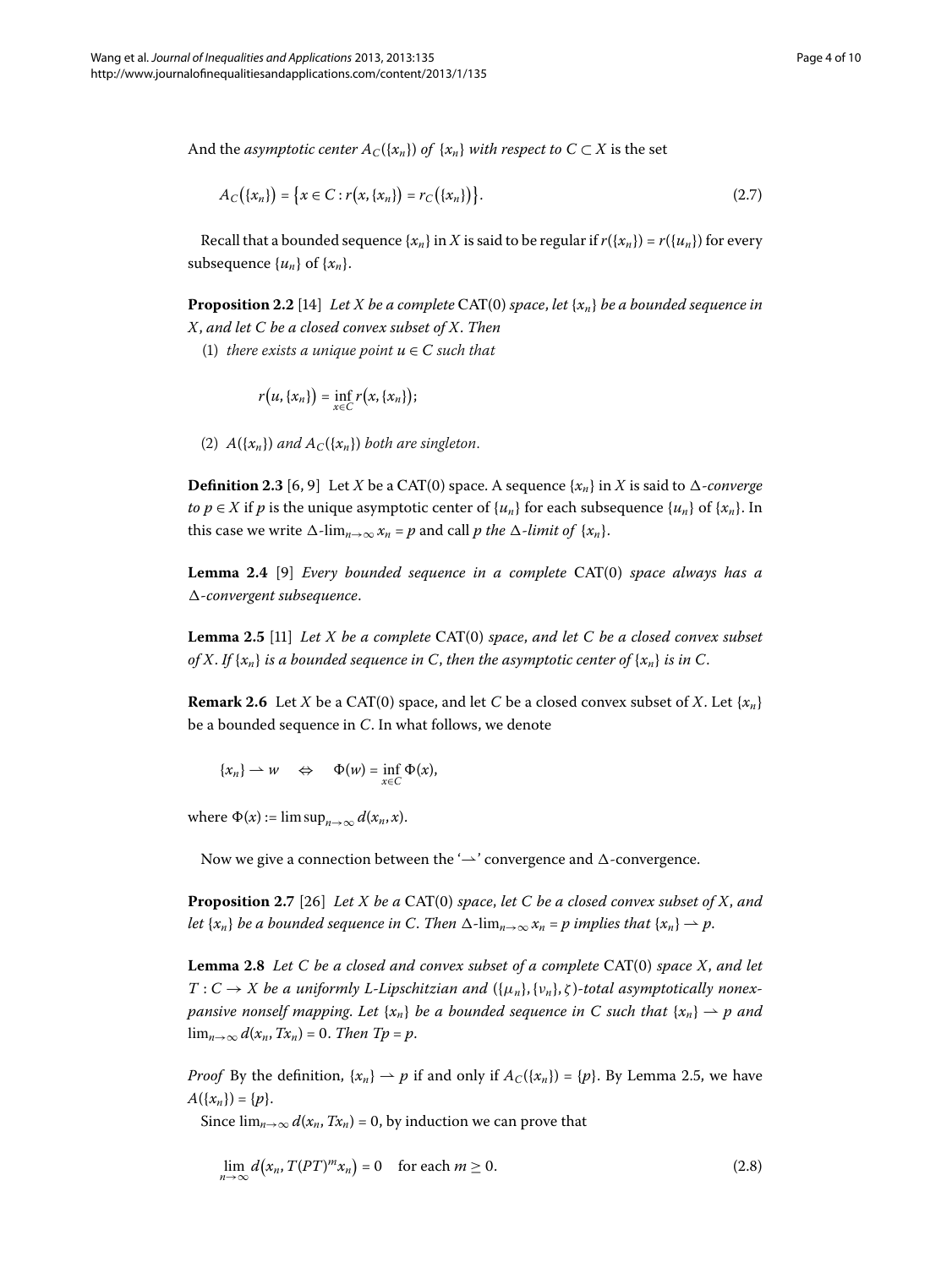In fact, it is obvious that the conclusion is true for  $m = 0$ . Suppose that the conclusion holds for  $m \geq 1$ , now we prove that the conclusion is also true for  $m + 1$ .

Indeed, since *T* is uniformly *L*-Lipschitzian, we have

<span id="page-4-0"></span>
$$
d(x_n, T(PT)^m x_n) \le d(x_n, T(PT)^{m-1} x_n) + d(T(PT)^{m-1} x_n, T(PT)^m x_n)
$$
  
\n
$$
\le d(x_n, T(PT)^{m-1} x_n) + L d(x_n, PT x_n)
$$
  
\n
$$
= d(x_n, T(PT)^{m-1} x_n) + L d(Px_n, PT x_n)
$$
  
\n
$$
\le d(x_n, T(PT)^{m-1} x_n) + L d(x_n, Tx_n) \to 0 \quad \text{(as } n \to \infty).
$$

(2.8) is proved. Hence for each  $x \in C$  and  $m \ge 1$ , from (2.8), we have

$$
\Phi(x) := \limsup_{n \to \infty} d(x_n, x) = \limsup_{n \to \infty} d\big(T(PT)^{m-1}(x_n), x\big).
$$
\n(2.9)

In (2[.](#page-4-0)9) taking  $x = T(PT)^{m-1}p$ ,  $m \ge 1$ , we have

<span id="page-4-1"></span>
$$
\Phi\big(T(PT)^{m-1}p\big) = \limsup_{n \to \infty} d\big(T(PT)^{m-1}(x_n), T(PT)^{m-1}p\big) \leq \limsup_{n \to \infty} \big\{d(x_n, p) + \nu_m \zeta\big(d(x_n, p)\big) + \mu_m\big\}.
$$

Letting  $m \to \infty$  and taking the superior limit on the both sides, we get that

$$
\limsup_{m \to \infty} \Phi\big(T(PT)^{m-1}p\big) \le \Phi(p). \tag{2.10}
$$

Furthermore, for any  $n, m \ge 1$ , it follows from inequality (2[.](#page-2-0)2) with  $t = \frac{1}{2}$  that

$$
d^{2}\left(x_{n}, \frac{p \oplus T(PT)^{m-1}(p)}{2}\right)
$$
  
 
$$
\leq \frac{1}{2}d^{2}(x_{n}, p) + \frac{1}{2}d^{2}(x_{n}, T(PT)^{m-1}(p)) - \frac{1}{4}d^{2}(p, T(PT)^{m-1}(p)).
$$
 (2.11)

Letting  $n \to \infty$  and taking the superior limit on the both sides of the above inequality, for any  $m \geq 1$ , we get

$$
\Phi\left(\frac{p \oplus T(PT)^{m-1}(p)}{2}\right)^2
$$
\n
$$
\leq \frac{1}{2}\Phi(p)^2 + \frac{1}{2}\Phi\left(T(PT)^{m-1}(p)\right)^2 - \frac{1}{4}d^2(p, T(PT)^{m-1}(p)).\tag{2.12}
$$

Since  $A({x_n}) = {p}$ , for any  $m \ge 1$ , we have

<span id="page-4-2"></span>
$$
\Phi(p)^2 \le \Phi\left(\frac{p \oplus T(PT)^{m-1}(p)}{2}\right)^2
$$
  
 
$$
\le \frac{1}{2}\Phi(p)^2 + \frac{1}{2}\Phi\left(T(PT)^{m-1}(p)\right)^2 - \frac{1}{4}d^2(p, T(PT)^{m-1}(p)), \tag{2.13}
$$

which implies that

$$
d^{2}(p, T(PT)^{m-1}(p)) \le 2\Phi(T(PT)^{m-1}(p))^{2} - 2\Phi(p)^{2}.
$$
 (2.14)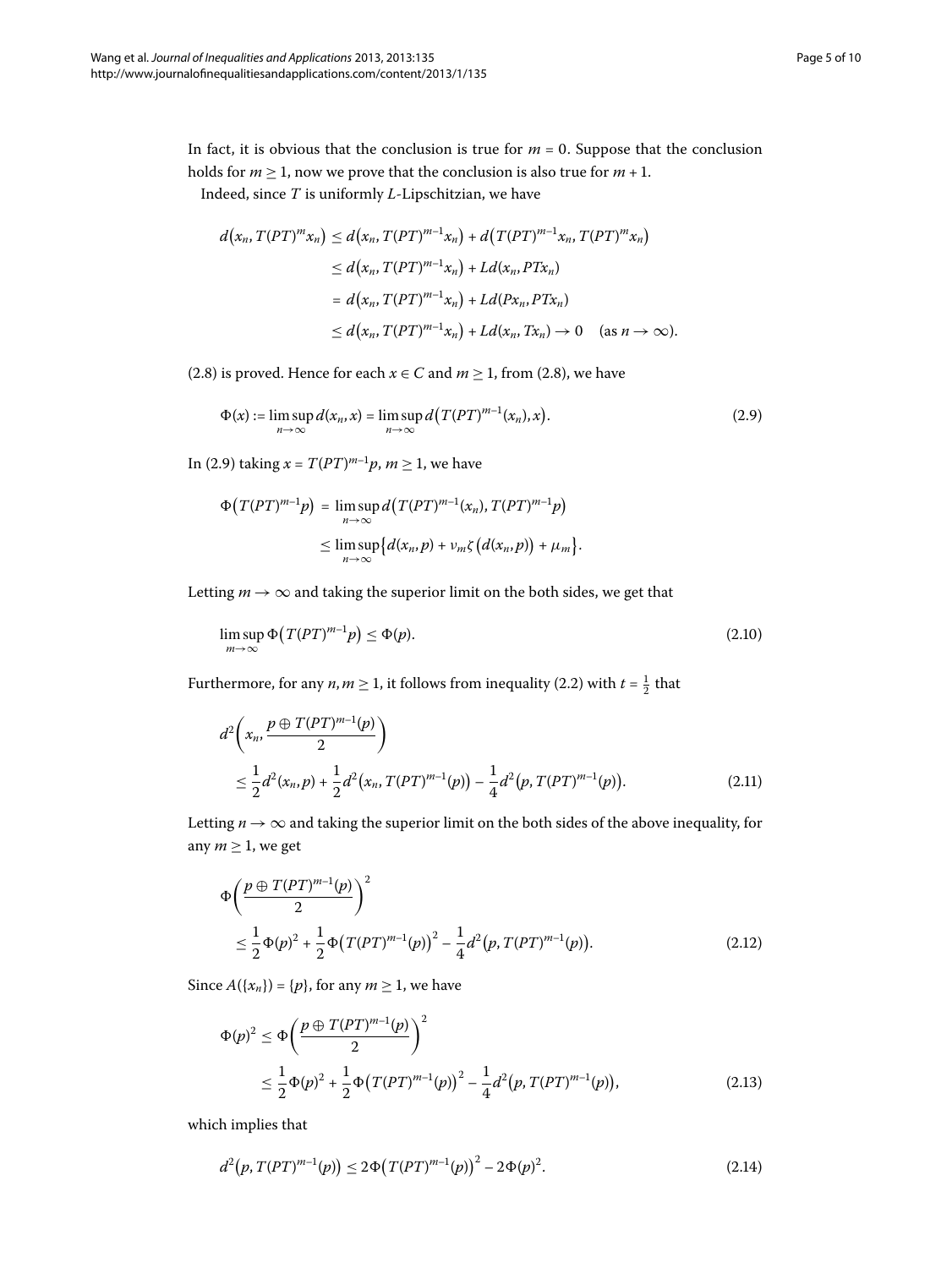$\Box$ 

By (2[.](#page-4-2)10) and (2.14), we have  $\lim_{m\to\infty} d(p, T(PT)^{m-1}p) = 0$ . Hence we have

$$
d(Tp,p) \le d(Tp,T(PT)^m p) + d(T(PT)^m p,p)
$$
  
\n
$$
\le Ld(p,T(PT)^{m-1}p) + d(T(PT)^m p,p) \to 0 \quad (as \, m \to \infty),
$$

 $i.e., p = Tp$ , as desired.

<span id="page-5-2"></span>The following result can be obtained from Lemma 2[.](#page-3-2)8 immediately.

**Lemma 2.9** Let C be a closed and convex subset of a complete CAT(0) space X, and let *T* : *C* → *X* be an asymptotically nonexpansive nonself mapping with a sequence { $k_n$ } ⊂  $[1,\infty)$ ,  $k_n \to 1$ . Let  $\{x_n\}$  be a bounded sequence in C such that  $\lim_{n\to\infty} d(x_n, Tx_n) = 0$  and  $\Delta$ - $\lim_{n\to\infty} x_n = p$ . *Then Tp* = *p*.

**Lemma 2.10** [26] *Let X be a* CAT(0) *space*, *let*  $x \in X$  *be a given point, and let*  $\{t_n\}$  *be a sequence in*  $[b, c]$  *with*  $b, c \in (0, 1)$  *and*  $0 < b(1 - c) \leq \frac{1}{2}$ . Let  $\{x_n\}$  *and*  $\{y_n\}$  *be any sequences in X such that*

<span id="page-5-1"></span>lim sup  $\limsup_{n\to\infty} d(x_n, x) \leq r$ ,  $\limsup_{n\to\infty} d(y_n, x) \leq r$  and  $\lim_{n\to\infty}d\big((1-t_n)x_n\oplus t_ny_n,x\big)=r,$ 

*for some*  $r > 0$ *. Then* 

$$
\lim_{n \to \infty} d(x_n, y_n) = 0. \tag{2.15}
$$

<span id="page-5-3"></span>**Lemma 2.11** [26] Let  $\{a_n\}$ ,  $\{\lambda_n\}$  *and*  $\{c_n\}$  *be the sequences of nonnegative numbers such that*

 $a_{n+1} \leq (1 + \lambda_n)a_n + c_n, \quad \forall n \geq 1.$ 

*If*  $\sum_{n=1}^{\infty} \lambda_n < \infty$  and  $\sum_{n=1}^{\infty} c_n < \infty$ , then  $\lim_{n\to\infty} a_n$  exists. If there exists a subsequence of  ${a_n}$  *which converges to zero, then*  $\lim_{n\to\infty} a_n = 0$ .

**Lemma 2.12** [18[\]](#page-9-13) Let X be a complete CAT(0) space, and let  $\{x_n\}$  be a bounded sequence *in X with A*({ $x_n$ }) = {*p*};  $\{u_n\}$  *is a subsequence of*  $\{x_n\}$  *with A*({ $u_n$ }) = {*u*}, *and the sequence*  ${d(x_n, u)}$  *converges, then p = u.* 

#### **3 Main results**

**Theorem 3.1** Let C be a nonempty, closed and convex subset of a complete CAT(0) space E. Let  $T_i: C \to E$  be a uniformly L-Lipschitzian and total asymptotically nonexpansive nonself mapping with sequences  $\{\mu_n^{(i)}\}$  and  $\{v_n^{(i)}\}$  satisfying  $\lim_{n\to\infty}\mu_n^{(i)}$  = 0 and  $\lim_{n\to\infty}v_n^{(i)}$  = 0, *and strictly increasing function*  $\xi^{(i)}$ :  $[0, \infty) \to [0, \infty)$  *with*  $\xi^{(i)}(0) = 0$ , *i* = 1, 2. *For arbitrarily chosen*  $x_1 \in K$ ,  $\{x_n\}$  *is defined as follows:* 

<span id="page-5-0"></span>
$$
\begin{cases}\n y_n = P((1 - \beta_n)x_n \oplus \beta_n T_2 (PT_2)^{n-1} x_n), \\
 x_{n+1} = P((1 - \alpha_n)x_n \oplus \alpha_n T_1 (PT_1)^{n-1} y_n),\n\end{cases}
$$
\n(3.1)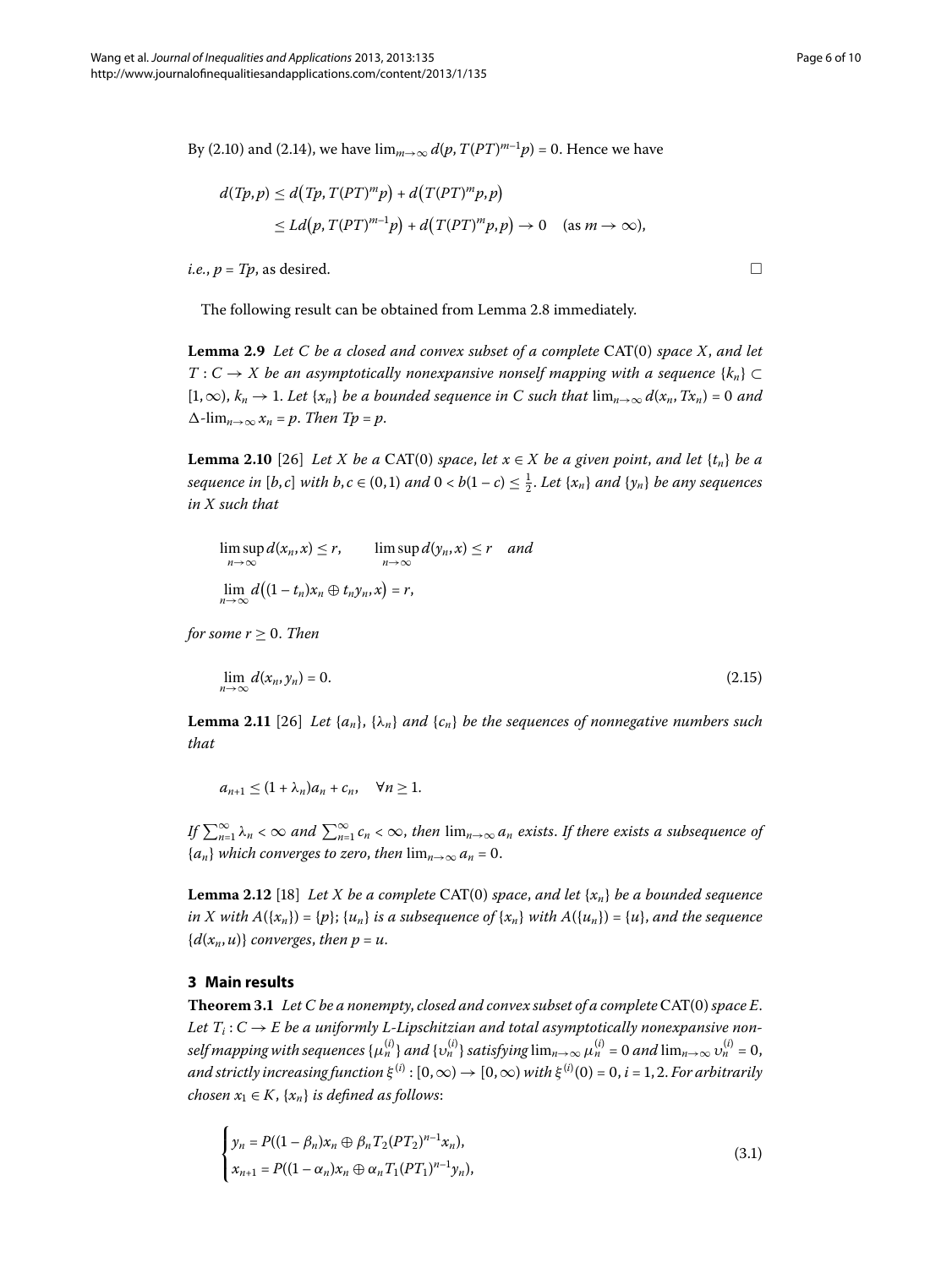- $a_n$  *where* { $\mu_n^{(1)}, \{\mu_n^{(2)}\}, \{\nu_n^{(1)}\}, \{\nu_n^{(2)}\}, \xi^{(1)}, \xi^{(2)}, \{\alpha_n\}$  *and* { $\beta_n$ } *satisfy the following conditions:* (1)  $\sum_{n=1}^{\infty} \mu_n^{(i)} < \infty$ ,  $\sum_{n=1}^{\infty} \nu_n^{(i)} < \infty$ ,  $i = 1, 2;$ 
	- (2) *there exist constants*  $a, b \in (0, 1)$  *with*  $0 < b(1 a) \leq \frac{1}{2}$  *such that*  $\{\alpha_n\} \subset [a, b]$  *and*  $\{\beta_n\} \subset [a, b];$
- (3) *there exists a constant*  $M^* > 0$  *such that*  $\xi^{(i)}(r) \leq M^* r, r \geq 0, i = 1, 2$ .

Then the sequence  $\{x_n\}$  defined in (3[.](#page-5-0)1)  $\Delta$ -converges to a common fixed point of  $T_1$  and  $T_2$ .

#### <span id="page-6-1"></span>*Proof* We divide the proof into three steps.

Step 1. We first show that  $\lim_{n\to\infty} d(x_n, q)$  exists for each  $q \in F(T_1) \cap F(T_2)$ . Set  $\mu_n = \max{\{\mu_n^{(1)}, \mu_n^{(2)}\}}$  and  $\nu_n = {\{v_n^{(1)}, v_n^{(2)}\}}, n = 1, 2, ..., \infty$ . Since  $\sum_{n=1}^{\infty} \mu_n^{(i)} < \infty$ ,  $\sum_{n=1}^{\infty} v_n^{(i)} < \infty$ , *i* = 1, 2, we know that  $\sum_{n=1}^{\infty} \mu_n < \infty$  and  $\sum_{n=1}^{\infty} \nu_n < \infty$ . For any  $q \in F(T_1) \cap T_2$  $F(T_2)$ , we have

$$
d(x_{n+1}, q) = d\{P((1 - \alpha_n)x_n \oplus \alpha_n T_1(PT_1)^{n-1}y_n), q)\}
$$
  
\n
$$
\leq d\{(1 - \alpha_n)x_n \oplus \alpha_n T_1(PT_1)^{n-1}y_n, q\}
$$
  
\n
$$
\leq (1 - \alpha_n)d(x_n, q) + \alpha_n d\{T_1(PT_1)^{n-1}y_n, q\}
$$
  
\n
$$
\leq (1 - \alpha_n)d(x_n, q) + \alpha_n[d(y_n, q) + \nu_n\xi^{(1)}(d(y_n, q)) + \mu_n]
$$
  
\n
$$
\leq (1 - \alpha_n)d(x_n, q) + \alpha_n[(1 + \nu_n M^*)d(y_n, q) + \mu_n],
$$
\n(3.2)

<span id="page-6-0"></span>where

$$
d(y_n, q) = d\big(P\big((1 - \beta_n)x_n \oplus \beta_n T_2(PT_2)^{n-1}x_n\big), q\big) \n\leq d\big((1 - \beta_n)x_n \oplus \beta_n T_2(PT_2)^{n-1}x_n, q\big) \n\leq (1 - \beta_n)d(x_n, q) + \beta_n d\big(T_2(PT_2)^{n-1}x_n, q\big) \n\leq (1 - \beta_n)d(x_n, q) + \beta_n\big[d(x_n, q) + \nu_n \xi^{(2)}\big(d(x_n, q)\big) + \mu_n\big] \n\leq (1 + \beta_n \nu_n M^*)d(x_n, q) + \beta_n \mu_n.
$$
\n(3.3)

Substituting  $(3.3)$  into  $(3.2)$ , we have

<span id="page-6-2"></span>
$$
d(x_{n+1}, q) \leq (1 - \alpha_n) d(x_n, q) + \alpha_n \big[ (1 + \nu_n M^*) \big( (1 + \beta_n \nu_n M^*) d(x_n, q) + \beta_n \mu_n \big) + \mu_n \big] \\
\leq [1 + (1 + \beta_n + \beta_n \nu_n M^*) \alpha_n M^* \nu_n \big] d(x_n, q) + (1 + \beta_n) (1 + \nu_n M^*) \alpha_n \mu_n. \tag{3.4}
$$

Since  $\sum_{n=1}^{\infty} \mu_n < \infty$  and  $\sum_{n=1}^{\infty} \nu_n < \infty$ , it follows from Lemma 2[.](#page-5-1)11 that  $\lim_{n\to\infty} d(x_n, q)$ exists for each  $q \in F(T_1) \cap F(T_2)$ .

Step 2. We show that  $\lim_{n\to\infty} d(x_n, T_1x_n) = \lim_{n\to\infty} d(x_n, T_2x_n) = 0$ .

For each  $q \in F(T_1) \cap F(T_2)$ , from the proof of Step 1, we know that  $\lim_{n\to\infty} d(x_n, q)$  exists. We may assume that  $\lim_{n\to\infty} d(x_n, q) = k$ . From (3.3), we have

<span id="page-6-3"></span>
$$
d(y_n, q) \le (1 + \beta_n v_n M^*) d(x_n, q) + \beta_n \mu_n. \tag{3.5}
$$

Taking lim sup on both sides in  $(3.5)$  $(3.5)$  $(3.5)$ , we have

$$
\limsup_{n \to \infty} d(y_n, q) \le k. \tag{3.6}
$$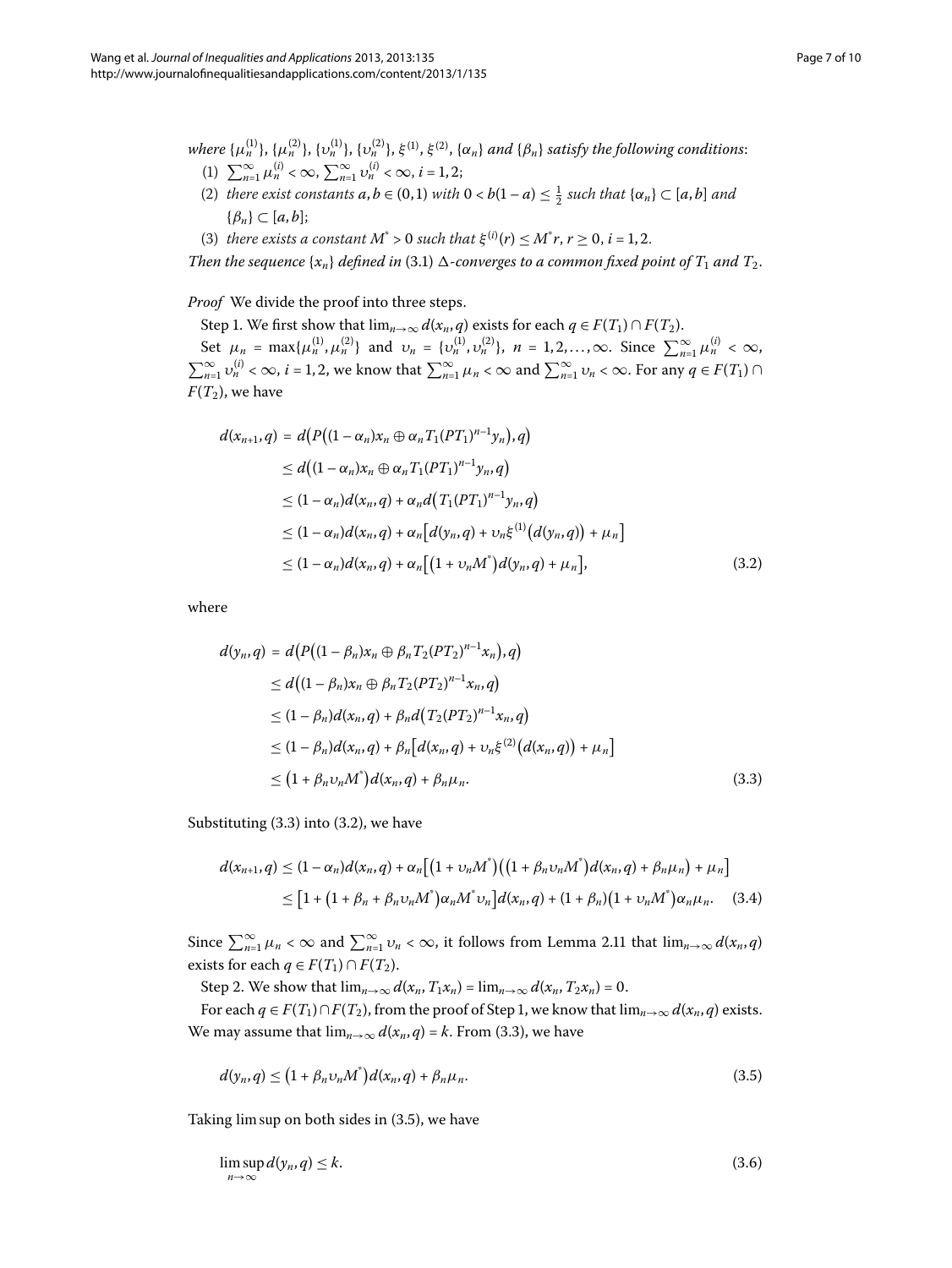In addition, since

$$
d(T_1(PT_1)^{n-1}y_n,q) \leq d(y_n,q) + \nu_n \xi^{(2)}(d(y_n,q)) + \mu_n
$$
  

$$
\leq (1 + \nu_n M^*)d(y_n,q) + \mu_n,
$$

we have

<span id="page-7-2"></span>
$$
\limsup_{n \to \infty} d\big(T_1(PT_1)^{(n-1)}y_n, q\big) \le k. \tag{3.7}
$$

Since  $\lim_{n\to\infty} d(x_{n+1}, q) = k$ , it is easy to prove that

$$
\lim_{n\to\infty} d\big((1-\alpha_n)x_n\oplus\alpha_nT_1(PT_1)^{(n-1)}y_n,q\big)=k.
$$
\n(3.8)

It follows from Lemma 2[.](#page-5-2)10 that

$$
\lim_{n \to \infty} d(x_n, T_1(PT_1)^{n-1} y_n) = 0. \tag{3.9}
$$

On the other hand, since

$$
d(x_n, q) \le d(x_n, T_1(PT_1)^{n-1}y_n) + d(T_1(PT_1)^{n-1}y_n, q)
$$
  
\n
$$
\le d(x_n, T_1(PT_1)^{n-1}y_n) + d(y_n, q) + \nu_n M^* d(y_n, q) + \mu_n
$$
  
\n
$$
= d(x_n, T_1(PT_1)^{n-1}y_n) + (1 + \nu_n M^*) d(y_n, q) + \mu_n,
$$

we have  $\liminf_{n\to\infty} d(y_n, q) \geq k$ [.](#page-6-3) Combined with (3.6), it yields that

$$
\lim_{n \to \infty} d(y_n, q) = k. \tag{3.10}
$$

This implies that

<span id="page-7-1"></span><span id="page-7-0"></span>
$$
\lim_{n\to\infty} d\big((1-\beta_n)x_n\oplus \beta_n T_2(PT_2)^{n-1}x_n,q\big)=k.
$$
\n(3.11)

It is easy to show that

$$
\limsup_{n \to \infty} d\big(T_2(PT_2)^{n-1}x_n, q\big) \le k. \tag{3.12}
$$

<span id="page-7-3"></span>So, it follows from  $(3.12)$  $(3.12)$  $(3.12)$  and Lemma 2.10 that

$$
\lim_{n \to \infty} d(x_n, T_2(PT_2)^{n-1} x_n) = 0. \tag{3.13}
$$

Observe that

$$
d(x_n, T_1(PT_1)^{n-1}x_n) \le d(x_n, T_1(PT_1)^{n-1}y_n) + d(T_1(PT_1)^{n-1}y_n, T_1(PT_1)^{n-1}x_n)
$$
  
\n
$$
\le d(x_n, T_1(PT_1)^{n-1}y_n) + d(x_n, y_n) + \nu_n \xi^{(1)}(d(x_n, y_n)) + \mu_n
$$
  
\n
$$
= d(x_n, T_1(PT_1)^{n-1}y_n) + (1 + \nu_n M^*)d(x_n, y_n) + \mu_n,
$$
\n(3.14)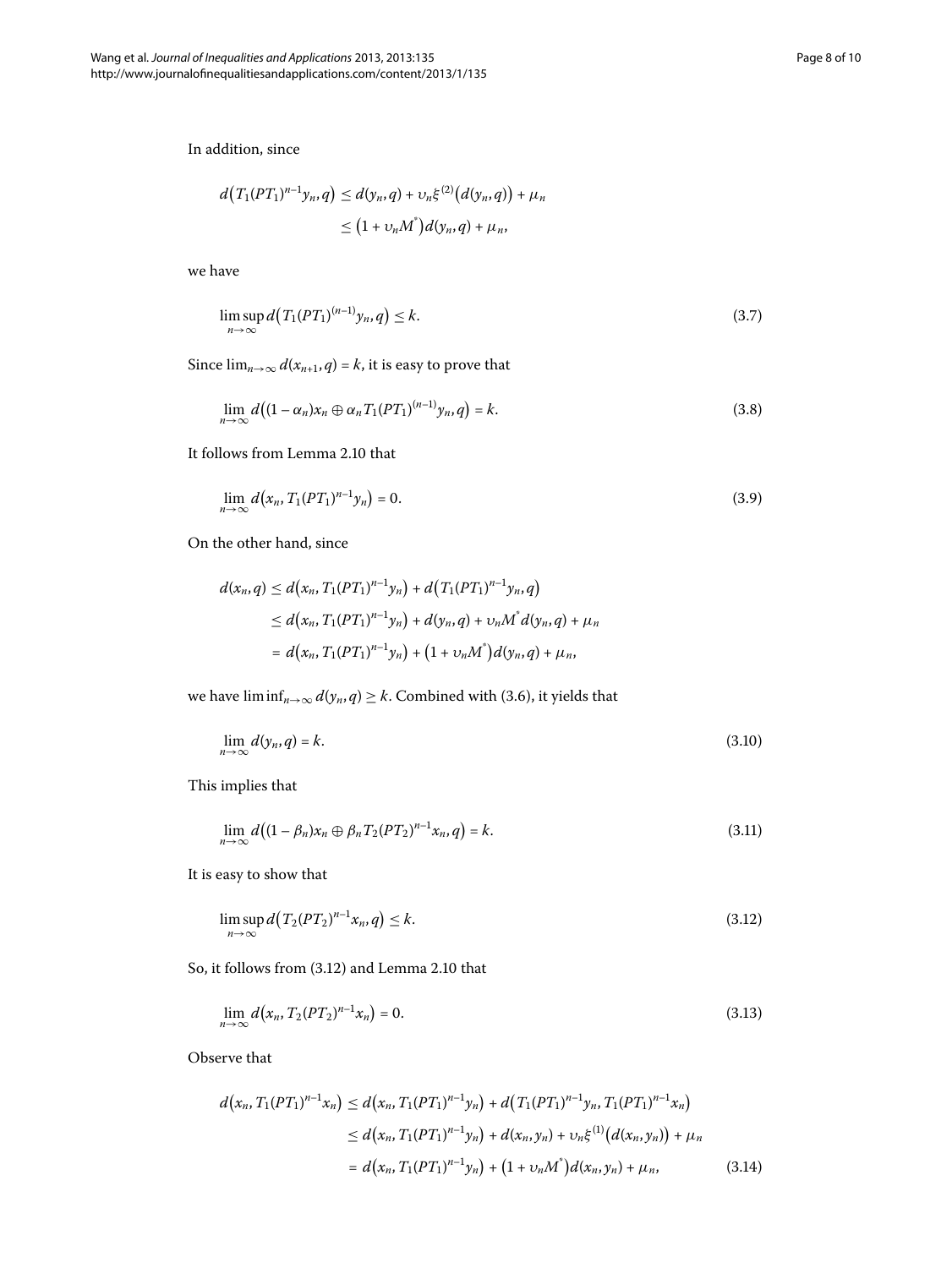where

<span id="page-8-1"></span><span id="page-8-0"></span>
$$
d(x_n, y_n) = d\big(P\big((1 - \beta_n)x_n \oplus \beta_n T_2(PT_2)^{n-1}x_n\big), x_n\big) \\
\leq \beta_n d\big(x_n, T_2(PT_2)^{n-1}x_n\big).
$$
\n(3.15)

It follows from  $(3.13)$  $(3.13)$  $(3.13)$  that

$$
\lim_{n \to \infty} d(x_n, y_n) = 0. \tag{3.16}
$$

Thus, from  $(3.9)$  $(3.9)$  $(3.9)$ ,  $(3.14)$  and  $(3.16)$ , we have

$$
\lim_{n \to \infty} d(x_n, T_1(PT_1)^{n-1} x_n) = 0. \tag{3.17}
$$

In addition, since

<span id="page-8-2"></span>
$$
d(x_{n+1},x_n) = d\big(P\big((1-\alpha_n)x_n \oplus \alpha_n T_1(PT_1)^{n-1}y_n\big),x_n\big)
$$
  
\n
$$
\leq d\big((1-\alpha_n)x_n \oplus \alpha_n T_1(PT_1)^{n-1}y_n,x_n\big)
$$
  
\n
$$
\leq \alpha_n d\big(T_1(PT_1)^{n-1}y_n,x_n\big),
$$

from  $(3.9)$ , we have

$$
\lim_{n \to \infty} d(x_{n+1}, x_n) = 0. \tag{3.18}
$$

Finally, since

$$
d(x_n, T_1x_n) \leq d(x_n, x_{n+1}) + d\big(x_{n+1}, T_1(PT_1)^n x_{n+1}\big) + d\big(T_1(PT_1)^n x_{n+1}, T_1(PT_1)^n x_n\big) + d\big(T_1(PT_1)^n x_n, T_1x_n\big) \leq (1+L)d(x_n, x_{n+1}) + d\big(x_{n+1}, T_1(PT_1)^n x_{n+1}\big) + Ld\big(T_1(PT_1)^{n-1} x_n, x_n\big),
$$

it follows from (3.17) and (3.18) that  $\lim_{n\to\infty} d(x_n, T_1x_n) = 0$ . Similarly, we also can show that  $\lim_{n\to\infty} d(x_n, T_2x_n) = 0$ .

Step 3. We show that  $\{x_n\}$   $\Delta$ -converges to a common fixed point of  $T_1$  and  $T_2$ .

Let  $W_\omega(x_n) = \bigcup_{\{u_n\} \subset \{x_n\}} A(\{u_n\})$ . Firstly, we show that  $W_\omega \subset F(T_1) \cap F(T_2)$ . Let  $u \in W_\omega$ , then there exists a subsequence  $\{u_n\}$  of  $\{x_n\}$  such that  $A(\{u_n\}) = \{u\}$ [.](#page-3-3) By Lemma 2.4 and Lemma 2[.](#page-3-0)5, there exists a subsequence  $\{u_{n_i}\}$  of  $\{u_n\}$  such that  $\Delta$ -lim<sub>*i*→∞</sub>  $u_{n_i}$  =  $p \in K$ . Since lim<sub>*n*→∞</sub>  $d(x_n, T_1x_n) = \lim_{n\to\infty} d(x_n, T_2x_n) = 0$ , it follows from Lemma 2[.](#page-3-2)8 that  $p \in F(T_1) \cap$ *F*(*T*<sub>2</sub>)[.](#page-5-3) So,  $\lim_{n\to\infty} d(x_n, p)$  exists. By Lemma 2.12, we know that  $p = u \in F(T_1) \cap F(T_2)$ . This implies that  $W_\omega(x_n) \subset F(T_1) \cap F(T_2)$ . Next, let  $\{u_n\}$  be a subsequence of  $\{x_n\}$  with  $A({u_n}) = {u}$  and  $A{x_n} = {v}$ . Since  $u \in W_\omega(x_n) \subset F(T_1) \cap F(T_2)$ ,  $\lim_{n\to\infty} d(x_n, u)$  exists. By Lemma 2[.](#page-5-3)12, we know that  $v = u$ . This implies that  $W_\omega(x_n)$  contains only one point. Thus, since  $W_\omega(x_n) \subset F(T_1) \cap F(T_2)$ ,  $W_\omega(x_n)$  contains only one point and  $\lim_{n\to\infty} d(x_n, q)$ exists for each  $q \in F(T_1) \cap F(T_2)$ , we know that  $\{x_n\}$   $\Delta$ -converges to a common fixed point of  $T_1$  and  $T_2$ . The proof is completed.  $\Box$